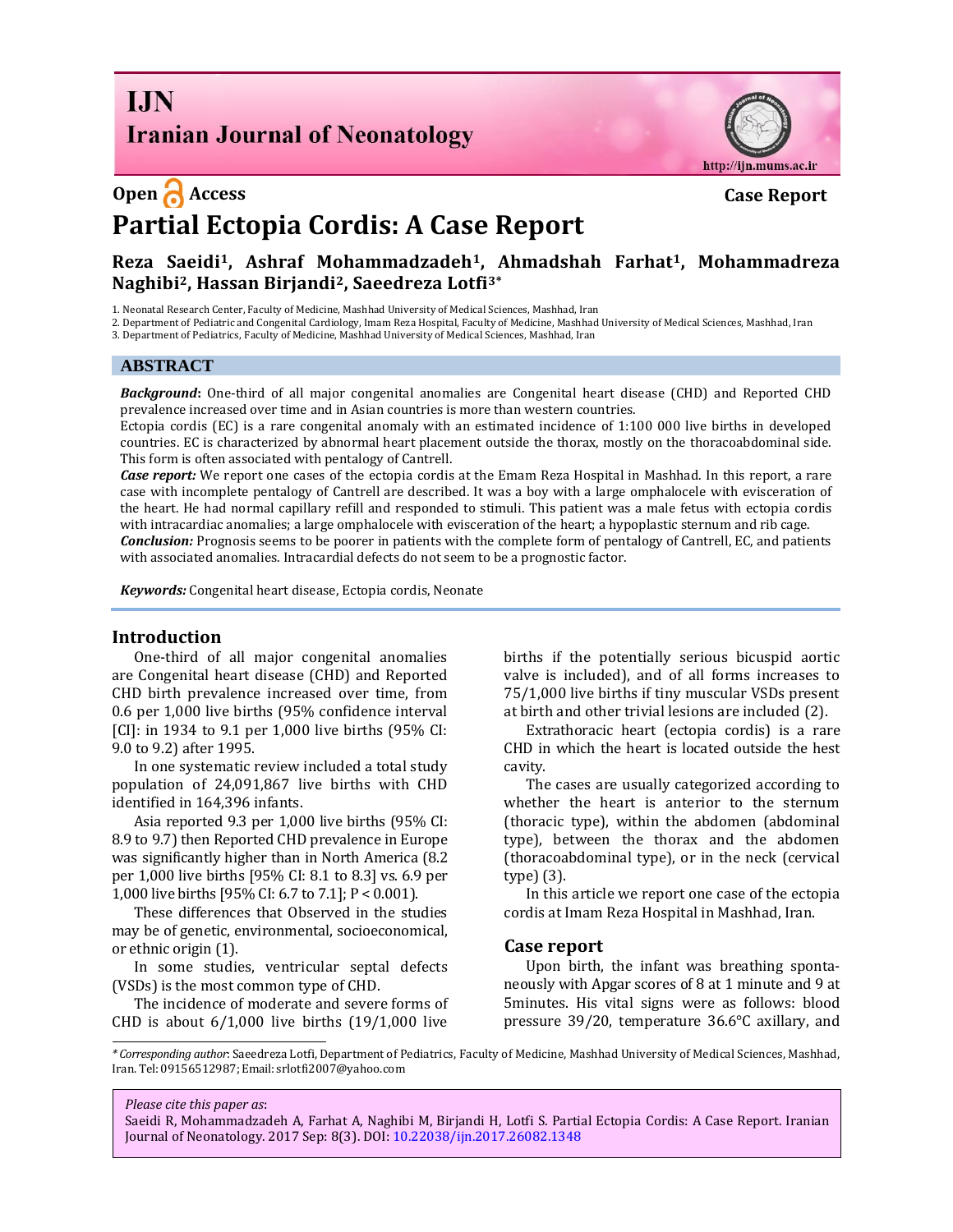

Figure 1. A neonate with ectopic cordis

#### SpO2 86%.

Continuous positive airway pressure was applied with hood, but he continued to have labored respirations and was intubated. The heart was noted to be partialy extruded out of the chest, and major great vessels was not seen (Figure1).

There was a superficial abrasion on the anterior aspect of the heart with no evident bleeding or oozing, complete absence of the pericardium and there was no skin cover. The cardiac apex pointed towards the chin, the heart being rotated through 90 degrees in the frontal plane so that the diaphragmatic surface was anterior and the anterior surface faced the thorax.

There were no other evident malformations. The femoral pulses were easily palpated and equal. He had normal capillary refill and responded to stimuli.

A sterile, moist coverage was placed, heart. He was started on prostaglandins was administered. Initial diagnostic studies showed pH of 7.08, pCO2 of 61, HCO3 of 24, normal hemoglobin/ hematocrit, normal white cell count with 10% bands, and normal electrolytes and renal function. Chest radiographs revealed hypoplastic, hypoventilated lungs (Figure 2).



**Figure 2.** Chest radiography ectopia cordis



Bedside echocardiography was technically difficult, requiring the operator to "hold the heart." Although there were normal atrioventricular and ventriculoarterial connections, mild to moderate tricuspid regurgitation, Large Inlet to PM VSD, severe PS with very small Pulmonary artery Valve & Rt & Lt Pulmonary arteries (TOF Anatomy) were present.

Small PDA, Mod size ASD2 and good cardiac function was seen in bedside TTE.

#### **Discussion**

The pentalogy of Cantrell is a rare syndrome with an estimated incidence of 5.5 per 1 million live births (4). It is described as a deficiency of the anterior diaphragm, a midline supraumbilical abdominal wall defect, a defect in the diaphragmatic pericardium, various congenital intracardiac abnormalities, and a defect of the lower sternum. The pathogenesis of pentalogy of Cantrell has not been fully elucidated. Cantrell et al. (5) suggested an embryologic developmental failure of a segment of the lateral mesoderm around gestational age 14–18 days.

Organs may eviscerate through the resulting sternal and abdominal wall defects. EC itself is characterized by complete or partial displacement of the heart outside the body. Cervical, cervicothoracic, thoracic, and thoracoabdominal types of EC have been described (6).

Various other associated anomalies have been reported and include craniofacial and central nervous system anomalies such as cleft lip and/or palate, encephalocele, hydrocephalus, and craniorachischisis (7-8); limb defects such as club foot, absence of tibia or radius, and hypodactyly (9, 10); and abdominal organ defects such as gallbladder agenesis and polysplenia (11).

Often the spectrum of the original pentalogy of Cantrell is not complete. Toyama (12) suggested the following classification of the pentalogy of